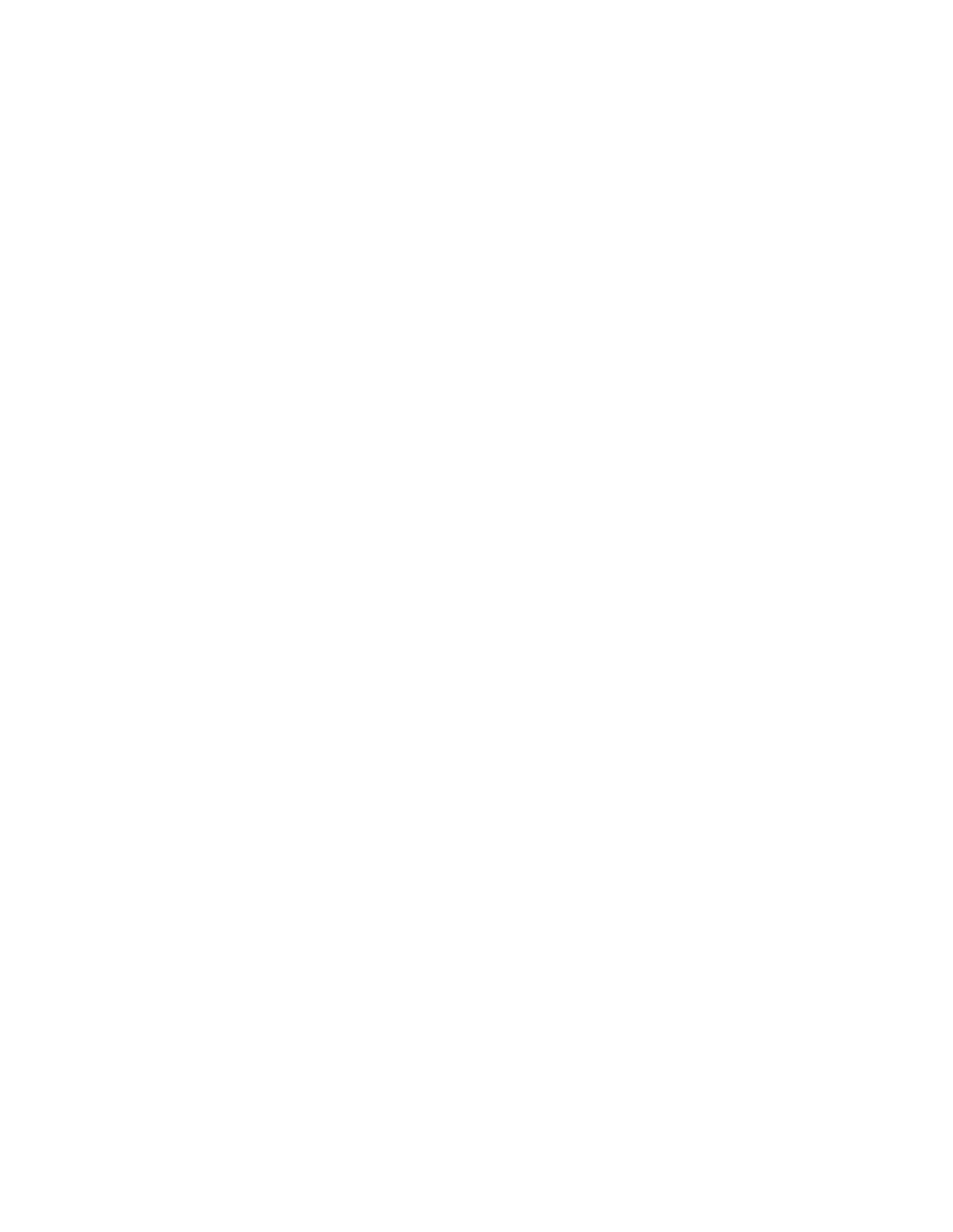## **FEDERAL PRISON INDUSTRIES, INC. FISCAL YEAR 2011 ANNUAL SPECIAL-PURPOSE FINANCIAL STATEMENTS**

## **OFFICE OF THE INSPECTOR GENERAL COMMENTARY AND SUMMARY**

 This audit report contains the Annual Special-Purpose Financial Statements of the Federal Prison Industries, Inc. (FPI) for the fiscal years (FY) ended September 30, 2011, and September 30, 2010. Under the direction of the Office of the Inspector General (OIG), Cotton & Company LLP performed the FPI's audit in accordance with U.S. generally accepted government auditing standards. The audit resulted in an unqualified opinion on the FY 2011 special-purpose financial statements. An unqualified opinion means that the financial statements present fairly, in all material respects, the financial position and the results of the entity's operations in conformity with U.S. generally accepted accounting principles (GAAP). For FY 2010, the FPI also received an unqualified opinion on its special-purpose financial statements (OIG Report No. 11-05).

 FPI's special-purpose financial statements were prepared by cross- walking its general-purpose financial statements, prepared in conformity with GAAP standards issued by the Financial Accounting Standards Board, to reflect the United States Standard General Ledger account structure as established by the Department of Treasury Financial Management Service. Their purpose is to assist the Department of Justice in preparing the Department's consolidated financial statements, by reclassifying FPI's general-purpose financial statements into a standard format that will be consolidated with the Department's other reporting entities.

 Cotton & Company LLP also issued reports on internal control over financial reporting and on compliance and other matters. The auditors did not identify any significant deficiencies in the FY 2011 *Independent Auditors' Report on Internal Control over Financial Reporting*. In the FY 2011 *Independent Auditors' Report on Compliance and Other Matters*, the auditors identified no instances of non-compliance with applicable laws and regulations and the *Federal Financial Management Improvement Act of 1996*.

 The OIG reviewed Cotton & Company LLP's reports and related documentation and made necessary inquiries of its representatives. Our